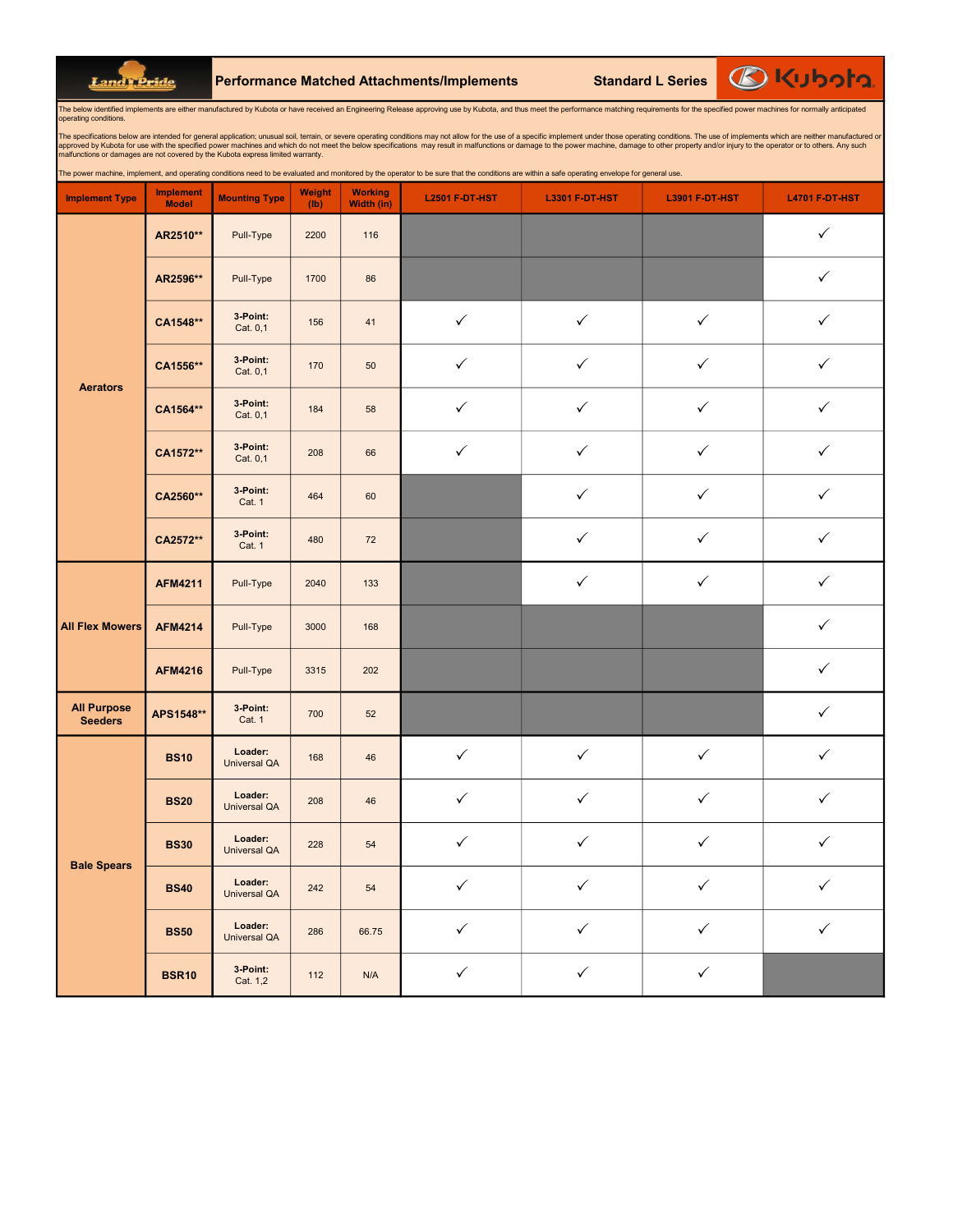|                                    | <b>BB0548</b>  | 3-Point:<br>Cat. 0,1           | 277  | 48     | $\checkmark$ |              |              |              |
|------------------------------------|----------------|--------------------------------|------|--------|--------------|--------------|--------------|--------------|
|                                    | <b>BB0554</b>  | 3-Point:<br>Cat. 0,1           | 298  | 54     | $\checkmark$ |              |              |              |
|                                    | <b>BB1248</b>  | 3-Point:<br>Cat. 1             | 316  | 48     | $\checkmark$ |              |              |              |
|                                    | <b>BB1254</b>  | 3-Point:<br>Cat. 1,2           | 325  | 54     | $\checkmark$ |              |              |              |
|                                    | <b>BB1260</b>  | 3 Point:<br><b>Cat. 1</b>      | 346  | 60     | $\checkmark$ |              |              |              |
|                                    | <b>BB1266</b>  | 3-Point:<br>Cat. 1             | 370  | 66     | $\checkmark$ |              |              |              |
| <b>Box Blades</b>                  | <b>BB1560</b>  | 3-Point:<br><b>Cat. 1</b>      | 428  | 60     | $\checkmark$ | $\checkmark$ | $\checkmark$ |              |
|                                    | <b>BB1566</b>  | 3 Point:<br><b>Cat. 1</b>      | 450  | 66     | $\checkmark$ | $\checkmark$ | $\checkmark$ |              |
|                                    | <b>BB2560</b>  | 3 Point:<br>Cat. 1             | 471  | 60     |              | $\checkmark$ | $\checkmark$ | $\checkmark$ |
|                                    | <b>BB2566</b>  | 3-Point:<br><b>Cat. 1</b>      | 500  | 66     |              | $\checkmark$ | $\checkmark$ | $\checkmark$ |
|                                    | <b>BB2572</b>  | 3 Point:<br>Cat. 1             | 549  | 72     |              | $\checkmark$ | $\checkmark$ | $\checkmark$ |
|                                    | <b>BB2584</b>  | 3-Point:<br>Cat. 1             | 593  | 84     |              |              |              | $\checkmark$ |
|                                    | <b>HR2572</b>  | 3-Point:<br>Cat. 1             | 851  | 72     |              |              |              | $\checkmark$ |
|                                    | <b>MR1572</b>  | 3 Point:<br>Cat. 1             | 615  | 72     |              | $\checkmark$ | $\checkmark$ |              |
|                                    | <b>SRB1566</b> | Loader:<br><b>Universal QA</b> | 509  | 66.75  |              |              |              | $\checkmark$ |
| <b>Buckets</b>                     | <b>SRB1572</b> | Loader:<br><b>Universal QA</b> | 551  | 72.75  |              |              |              | $\checkmark$ |
|                                    | <b>SSB1566</b> | Loader:<br><b>Universal QA</b> | 390  | 66.75  |              |              |              | $\checkmark$ |
|                                    | <b>SSB1578</b> | Loader:<br>Universal QA        | 442  | 78.75  |              |              |              | $\checkmark$ |
| <b>Compact Drills</b><br>(No Till) | 606NT**        | Pull-Type                      | 2700 | 67.5   |              |              |              | $\checkmark$ |
|                                    | <b>DH1048</b>  | 3 Point:<br>Cat. 1             | 420  | 48     | $\checkmark$ | $\checkmark$ | $\checkmark$ |              |
|                                    | <b>DH1060</b>  | 3-Point:<br>Cat. 1             | 549  | 60     | $\checkmark$ | $\checkmark$ | $\checkmark$ |              |
| <b>Disc Harrows</b>                | <b>DH1560</b>  | 3 Point:<br>Cat. 1             | 628  | 60     | $\checkmark$ | $\checkmark$ | $\checkmark$ | $\checkmark$ |
|                                    | DH1572         | 3 Point:<br>Cat. 1             | 714  | 72     |              |              |              | $\checkmark$ |
|                                    | DH1590         | 3-Point:<br>Cat. 1             | 865  | $90\,$ |              |              |              | $\checkmark$ |
| <b>Ditchers</b>                    | <b>DT35</b>    | 3-Point:<br>Cat. 1,2           | 390  | $18$   |              | $\checkmark$ | $\checkmark$ | $\checkmark$ |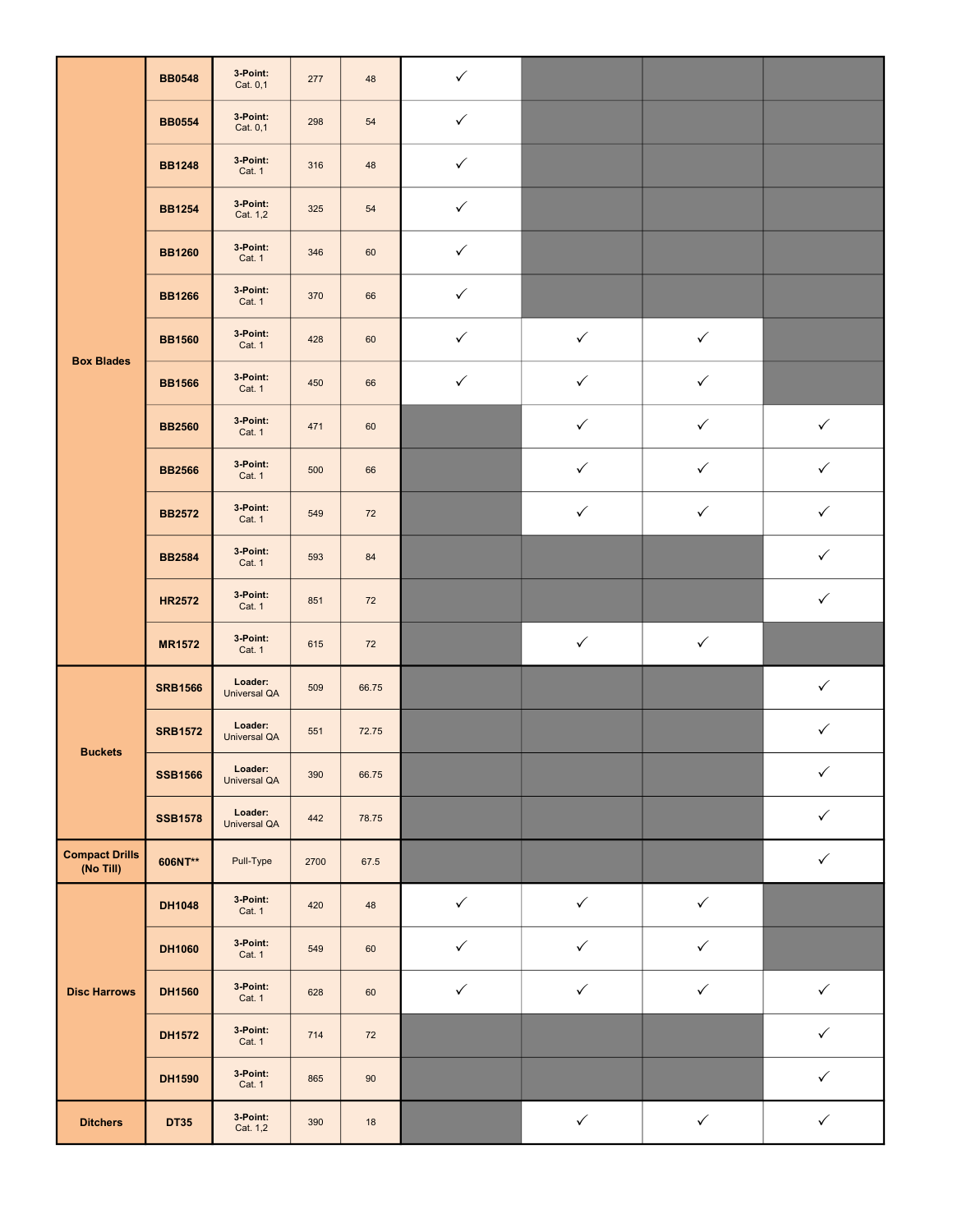|                                    | DRG04          | Pull-Type                                  | 89  | 48     | $\checkmark$ | $\checkmark$ | $\checkmark$ | $\checkmark$ |
|------------------------------------|----------------|--------------------------------------------|-----|--------|--------------|--------------|--------------|--------------|
| <b>Drag Harrows</b>                | <b>DRG06</b>   | Pull-Type                                  | 138 | 72     | $\checkmark$ | $\checkmark$ | $\checkmark$ | $\checkmark$ |
|                                    | <b>DRG08</b>   | Pull-Type                                  | 185 | 96     | $\checkmark$ | $\checkmark$ | $\checkmark$ | ✓            |
| <b>Field Cultivators</b>           | <b>FC10</b>    | 3-Point:<br>Cat. 1                         | 135 | 57     | $\checkmark$ | $\checkmark$ | $\checkmark$ | $\checkmark$ |
|                                    | <b>FC15</b>    | 3-Point:<br>Cat. 1                         | 289 | $72\,$ | $\checkmark$ | $\checkmark$ | $\checkmark$ | $\checkmark$ |
| <b>Flail Mowers</b>                | <b>FM2548</b>  | 3-Point:<br>Cat. 1                         | 780 | 48     |              |              |              | ✓            |
| <b>Food Plot</b><br><b>Seeders</b> | <b>FPS48**</b> | Pull-Type                                  | 370 | 54     | $\checkmark$ | $\checkmark$ | $\checkmark$ | $\checkmark$ |
|                                    | GS0548         | 3-Point:<br>Cat. 1                         | 310 | 48     | $\checkmark$ | $\checkmark$ |              |              |
| Grading<br><b>Scrapers</b>         | GS0560         | 3-Point:<br>Cat. 1                         | 350 | 60     | $\checkmark$ | $\checkmark$ |              |              |
|                                    | GS1548         | 3-Point:<br>Cat. 1                         | 437 | 48     | $\checkmark$ | $\checkmark$ | $\checkmark$ | $\checkmark$ |
|                                    | GS1560         | 3-Point:<br>Cat. 1                         | 511 | 60     |              | $\checkmark$ | $\checkmark$ | $\checkmark$ |
|                                    | GS1572         | 3-Point:<br>Cat. 1                         | 594 | 72     |              | $\checkmark$ | $\checkmark$ | ✓            |
|                                    | GS2572         | 3-Point:<br>Cat. 1,2                       | 728 | 72     |              |              |              | $\checkmark$ |
|                                    | <b>SGC0660</b> | Loader:<br>B Pin-On<br><b>Universal QA</b> | 247 | 62     | $\checkmark$ | $\checkmark$ | $\checkmark$ |              |
| <b>Grapples</b>                    | <b>SGC1060</b> | Loader:<br><b>Universal QA</b>             | 356 | 62     |              | $\checkmark$ | $\checkmark$ | $\checkmark$ |
|                                    | <b>SGC1072</b> | Loader:<br><b>Universal QA</b>             | 414 | 75     |              |              |              | $\checkmark$ |
|                                    | <b>FDR1648</b> | 3-Point:<br>Cat. 1                         | 486 | 48     | $\checkmark$ | $\checkmark$ | $\checkmark$ |              |
|                                    | <b>FDR1660</b> | 3-Point:<br>Cat. 1                         | 577 | 60     | $\checkmark$ | $\checkmark$ | $\checkmark$ |              |
| Grooming<br><b>Mowers</b>          | <b>FDR1672</b> | 3-Point:<br>Cat. 1                         | 619 | 72     |              | $\checkmark$ | $\checkmark$ |              |
|                                    | <b>FDR2572</b> | 3-Point:<br>Cat. 1                         | 718 | 72     |              |              |              | $\checkmark$ |
|                                    | <b>FDR2584</b> | 3-Point:<br>Cat. 1                         | 812 | 84     |              |              |              | $\checkmark$ |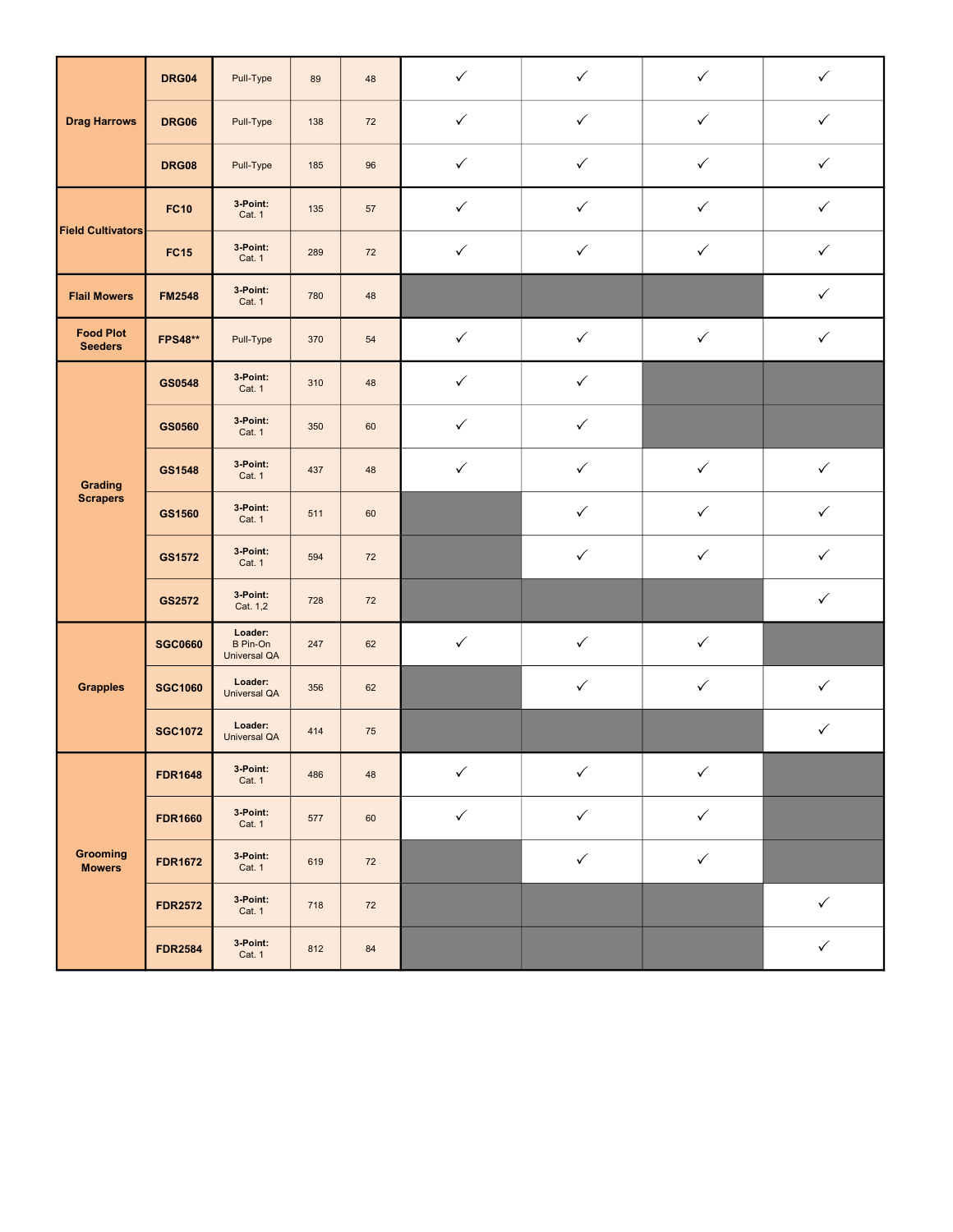|                     | <b>LR1660</b>          | 3 Point:<br>Cat. 1                              | 241 | 60   | $\checkmark$ | $\checkmark$ | $\checkmark$ |              |
|---------------------|------------------------|-------------------------------------------------|-----|------|--------------|--------------|--------------|--------------|
|                     | <b>LR1672</b>          | 3 Point:<br>Cat. 1                              | 270 | 72   | $\checkmark$ | $\checkmark$ | $\checkmark$ |              |
|                     | <b>LR1684</b>          | 3-Point:<br>Cat. 1                              | 291 | 84   | $\checkmark$ | $\checkmark$ | $\checkmark$ |              |
| Landscape           | <b>LR1696</b>          | 3 Point:<br>Cat. 1                              | 316 | 96   | $\checkmark$ | $\checkmark$ | $\checkmark$ |              |
| <b>Rakes</b>        | <b>LR2684</b>          | 3-Point:<br>Cat. 1                              | 330 | 84   |              | $\checkmark$ | $\checkmark$ | $\checkmark$ |
|                     | <b>LR2696</b>          | 3 Point:<br>Cat. 1                              | 348 | 96   |              | $\checkmark$ | ✓            | $\checkmark$ |
|                     | <b>LR3784</b>          | 3 Point:<br>Cat. 1,2                            | 460 | 84   |              | $\checkmark$ | $\checkmark$ | $\checkmark$ |
|                     | <b>LR3796</b>          | 3 Point:<br>Cat. 1,2                            | 483 | 96   |              | $\checkmark$ | $\checkmark$ | $\checkmark$ |
| <b>Moldboard</b>    | <b>MP10</b>            | 3 Point:<br>Cat. 1                              | 294 | 14   | $\checkmark$ | $\checkmark$ | $\checkmark$ | $\checkmark$ |
| <b>Plows</b>        | <b>MP20</b>            | 3 Point:<br>Cat. 1                              | 513 | 27.5 |              | $\checkmark$ | $\checkmark$ | $\checkmark$ |
|                     | <b>PF20</b>            | Loader:<br><b>Bucket</b>                        | 110 | N/A  | $\checkmark$ | $\checkmark$ | $\checkmark$ | $\checkmark$ |
|                     | <b>PFL2042</b>         | Loader:<br><b>Universal QA</b>                  | 330 | 46   | $\checkmark$ | $\checkmark$ | $\checkmark$ | $\checkmark$ |
|                     | <b>PFL3042</b>         | Loader:<br><b>Universal QA</b>                  | 340 | 46   | $\checkmark$ | $\checkmark$ | $\checkmark$ | $\checkmark$ |
| <b>Pallet Forks</b> | <b>PFL3048</b>         | Loader:<br><b>Universal QA</b>                  | 358 | 46   | $\checkmark$ | $\checkmark$ | $\checkmark$ | $\checkmark$ |
|                     | <b>PFL4548</b>         | Loader:<br><b>Universal QA</b>                  | 422 | 46   |              |              |              | $\checkmark$ |
|                     | <b>PFL5548</b>         | Loader:<br><b>Universal QA</b>                  | 436 | 46   |              |              |              | $\checkmark$ |
|                     | <b>PFL5560</b>         | Loader:<br><b>Universal QA</b>                  | 482 | 46   |              |              |              | $\checkmark$ |
|                     | PD15**                 | 3 Point:<br>Cat. 1                              | 161 | N/A  | $\checkmark$ | $\checkmark$ | $\checkmark$ |              |
|                     | PD25**                 | 3 Point:<br>Cat. 1,2                            | 186 | N/A  |              | $\checkmark$ | $\checkmark$ | $\checkmark$ |
| <b>Post Hole</b>    | PD35**                 | 3 Point:<br>Cat. 1,2                            | 233 | N/A  |              | $\checkmark$ | $\checkmark$ | $\checkmark$ |
| <b>Diggers</b>      | <b>HD25**</b><br>(3PT) | 3 Point:<br>Cat. 1,2                            | 235 | N/A  | $\checkmark$ | $\checkmark$ | $\checkmark$ | $\checkmark$ |
|                     | HD25**                 | Loader:<br><b>Universal QA</b>                  | 268 | N/A  | $\checkmark$ | $\checkmark$ | $\checkmark$ | $\checkmark$ |
|                     | <b>SA20**</b>          | Loader:<br><b>Universal QA</b><br><b>Bucket</b> | 173 | N/A  |              | $\checkmark$ | $\checkmark$ | $\checkmark$ |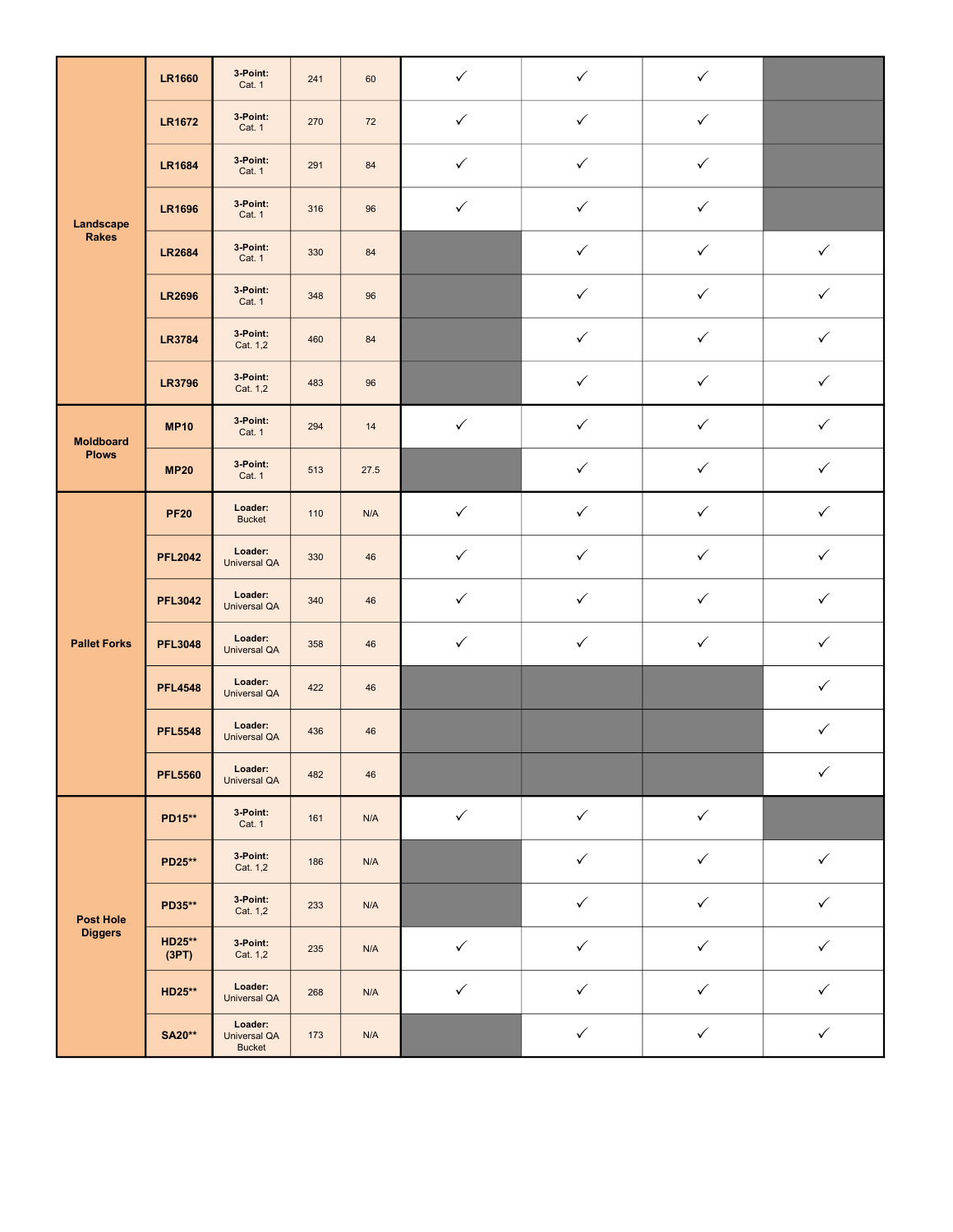|                                   | <b>PR1660</b>           | 3 Point:<br>Cat. 1   | 980  | 60     |              | $\checkmark$ | $\checkmark$ | $\checkmark$ |
|-----------------------------------|-------------------------|----------------------|------|--------|--------------|--------------|--------------|--------------|
| <b>Powered Rakes</b>              | <b>PR1672</b>           | 3-Point:<br>Cat. 1   | 1000 | 72     |              | $\checkmark$ | $\checkmark$ | $\checkmark$ |
|                                   | PR1690                  | 3 Point:<br>Cat. 1,2 | 1150 | 90     |              |              |              | ✓            |
| <b>Quick Hitches</b>              | <b>QH10</b>             | 3 Point:<br>Cat. 1   | 68   | N/A    | $\checkmark$ | $\checkmark$ | $\checkmark$ | $\checkmark$ |
|                                   | <b>QH15</b>             | 3 Point:<br>Cat. 1   | 70   | N/A    | $\checkmark$ | $\checkmark$ | $\checkmark$ | $\checkmark$ |
|                                   | <b>RB1560</b>           | 3 Point:<br>Cat. 1   | 248  | 60     | ✓            | $\checkmark$ | ✓            |              |
|                                   | <b>RB1572</b>           | 3 Point:<br>Cat. 1   | 269  | 72     | $\checkmark$ | $\checkmark$ | $\checkmark$ |              |
|                                   | <b>RB1584</b>           | 3 Point:<br>Cat. 1   | 289  | 84     | $\checkmark$ | $\checkmark$ | $\checkmark$ |              |
|                                   | <b>RB1660</b>           | 3 Point:<br>Cat. 1   | 283  | 60     | $\checkmark$ | $\checkmark$ | $\checkmark$ |              |
|                                   | <b>RB1672</b>           | 3 Point:<br>Cat. 1   | 297  | 72     | $\checkmark$ | $\checkmark$ | $\checkmark$ |              |
|                                   | <b>RB1684</b>           | 3 Point:<br>Cat. 1   | 319  | 84     | $\checkmark$ | $\checkmark$ | $\checkmark$ |              |
| <b>Rear Blades</b>                | <b>RB2672</b>           | 3-Point:<br>Cat. 1   | 369  | 72     | $\checkmark$ | $\checkmark$ | $\checkmark$ | $\checkmark$ |
|                                   | <b>RB2684</b>           | 3 Point:<br>Cat. 1   | 396  | 84     | $\checkmark$ | $\checkmark$ | $\checkmark$ | $\checkmark$ |
|                                   | <b>RB2696</b>           | 3 Point:<br>Cat. 1   | 425  | 96     |              | $\checkmark$ | $\checkmark$ | $\checkmark$ |
|                                   | <b>RB3772</b>           | 3-Point:<br>Cat. 1,2 | 595  | 72     |              |              | $\checkmark$ | $\checkmark$ |
|                                   | <b>RB3784</b>           | 3-Point:<br>Cat. 1,2 | 630  | 84     |              |              | $\checkmark$ | $\checkmark$ |
|                                   | <b>RB3796</b>           | 3-Point:<br>Cat. 1,2 | 665  | 96     |              |              |              | $\checkmark$ |
|                                   | <b>RBT3584</b>          | 3 Point:<br>Cat. 1,2 | 709  | 84     |              |              | $\checkmark$ | $\checkmark$ |
|                                   | <b>RBT3596</b>          | 3-Point:<br>Cat. 1,2 | 745  | 96     |              |              |              | $\checkmark$ |
| <b>Ripper Shanks</b>              | <b>RS15</b>             | 3 Point:<br>Cat. 1,2 | 210  | 40.625 |              |              | $\checkmark$ | $\checkmark$ |
| <b>Rotary Cutters</b><br>(Offset) | <b>RCD1884</b><br>(3PT) | 3 Point:<br>Cat. 1   | 905  | 84     |              |              |              | $\checkmark$ |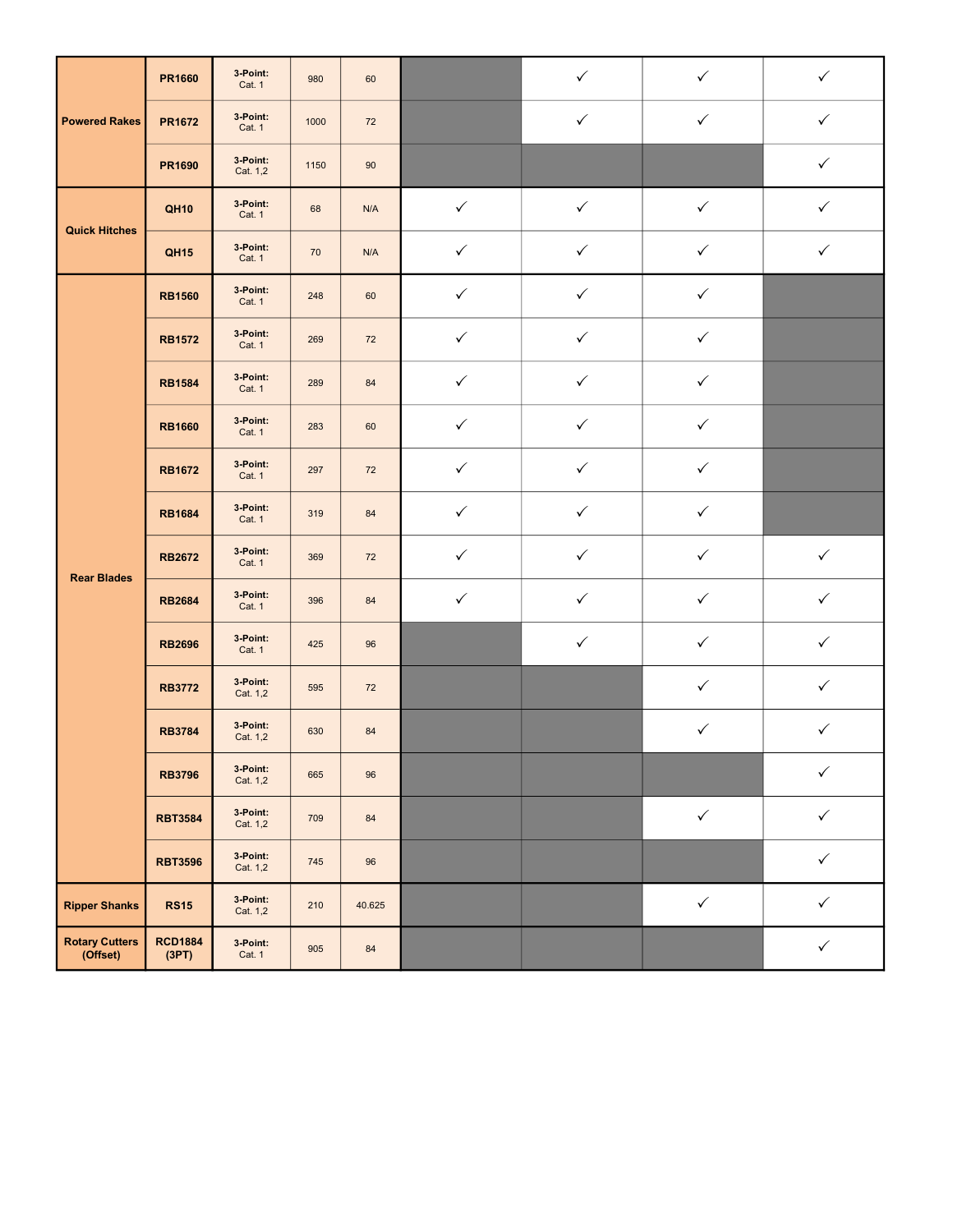|                                           | <b>RCR1242</b> | 3-Point:<br>Cat. 1        | 383 | 42   | $\checkmark$ | $\checkmark$ | $\checkmark$ |              |
|-------------------------------------------|----------------|---------------------------|-----|------|--------------|--------------|--------------|--------------|
|                                           | <b>RCR1248</b> | 3-Point:<br>Cat. 1        | 400 | 48   | $\checkmark$ | $\checkmark$ | $\checkmark$ | $\checkmark$ |
|                                           | <b>RCR1260</b> | 3 Point:<br>Cat. 1        | 478 | 60   | $\checkmark$ | $\checkmark$ | $\checkmark$ | ✓            |
|                                           | <b>RCR1272</b> | 3 Point:<br><b>Cat. 1</b> | 564 | 72   |              | $\checkmark$ | $\checkmark$ | $\checkmark$ |
| <b>Rotary Cutters</b><br>(Single Spindle) | <b>RCR1548</b> | 3-Point:<br>Cat. 1        | 424 | 45.5 |              | $\checkmark$ | $\checkmark$ | $\checkmark$ |
|                                           | <b>RCR1860</b> | 3 Point:<br>Cat. 1        | 599 | 57   |              | $\checkmark$ | $\checkmark$ | $\checkmark$ |
|                                           | <b>RCR1872</b> | 3 Point:<br>Cat. 1        | 737 | 69   |              | $\checkmark$ | $\checkmark$ | $\checkmark$ |
|                                           | <b>RCF2060</b> | 3-Point:<br>Cat. 1        | 620 | 60   |              | $\checkmark$ | $\checkmark$ | $\checkmark$ |
|                                           | <b>RCF2072</b> | 3 Point:<br>Cat. 1        | 745 | 72   |              | $\checkmark$ | $\checkmark$ | $\checkmark$ |
|                                           | <b>RTA1242</b> | 3 Point:<br>Cat. 1        | 391 | 42   | $\checkmark$ | $\checkmark$ | $\checkmark$ |              |
|                                           | <b>RTA1250</b> | 3-Point:<br>Cat. 1        | 421 | 50   | $\checkmark$ | $\checkmark$ | $\checkmark$ |              |
|                                           | <b>RTA1258</b> | 3 Point:<br>Cat. 1        | 448 | 58   | $\checkmark$ | $\checkmark$ | $\checkmark$ | $\checkmark$ |
|                                           | <b>RTA1266</b> | 3 Point:<br>Cat. 1        | 476 | 66   | $\checkmark$ | $\checkmark$ | $\checkmark$ | $\checkmark$ |
|                                           | <b>RTA1274</b> | 3 Point:<br>Cat. 1        | 503 | 74   |              | $\checkmark$ | $\checkmark$ | $\checkmark$ |
|                                           | <b>RTA1282</b> | 3 Point:<br>Cat. 1        | 552 | 82   |              |              |              | $\checkmark$ |
|                                           | <b>RTA1558</b> | 3 Point:<br>Cat. 1        | 444 | 58   | $\checkmark$ | $\checkmark$ | $\checkmark$ | $\checkmark$ |
| <b>Rotary Tillers</b>                     | <b>RTA1566</b> | 3-Point:<br>Cat. 1        | 476 | 66   | $\checkmark$ | $\checkmark$ | $\checkmark$ | $\checkmark$ |
|                                           | <b>RTA1574</b> | 3 Point:<br>Cat. 1        | 508 | 74   |              | $\checkmark$ | $\checkmark$ | $\checkmark$ |
|                                           | <b>RTA2064</b> | 3 Point:<br>Cat. 1        | 689 | 64   | $\checkmark$ | $\checkmark$ | $\checkmark$ | $\checkmark$ |
|                                           | <b>RTA2072</b> | 3-Point:<br>Cat. 1        | 734 | 72   |              | $\checkmark$ | $\checkmark$ | $\checkmark$ |
|                                           | <b>RTA2562</b> | 3-Point:<br>Cat. 1        | 649 | 64   |              | $\checkmark$ | $\checkmark$ | $\checkmark$ |
|                                           | <b>RTA2570</b> | 3-Point:<br>Cat. 1        | 663 | 70   |              | $\checkmark$ | $\checkmark$ | $\checkmark$ |
|                                           | <b>RTA3576</b> | 3-Point:<br>Cat. 1,2      | 856 | 76   |              |              |              | $\checkmark$ |
|                                           | <b>RTR0542</b> | 3-Point:<br>Cat. 1        | 268 | 42   | $\checkmark$ |              |              |              |
|                                           | <b>RTR0550</b> | 3 Point:<br>Cat. 1        | 298 | 50   | $\checkmark$ |              |              |              |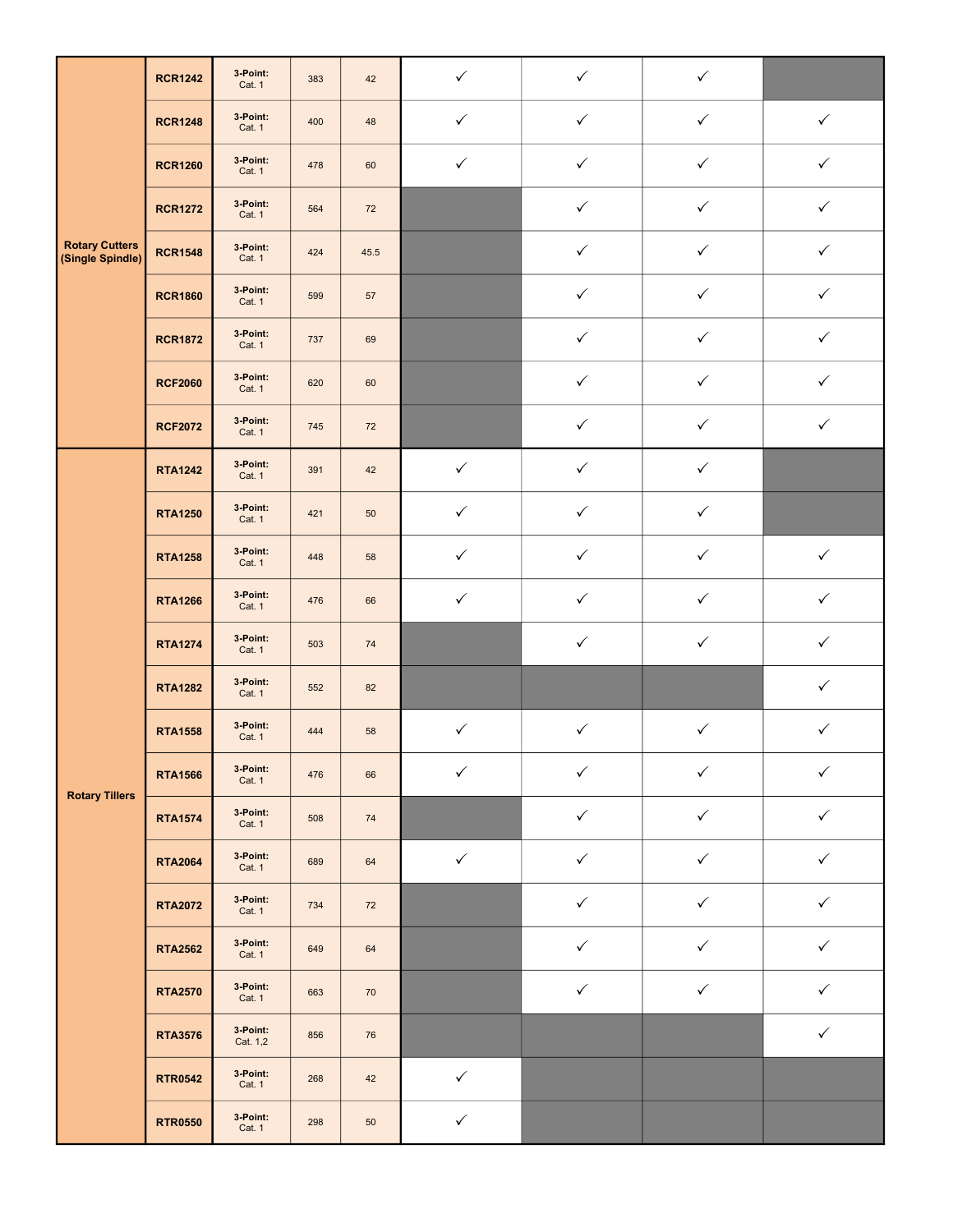|                       | <b>RTR1242</b> | 3 Point:<br>Cat. 1 | 404 | 42 | $\checkmark$ | $\checkmark$ | $\checkmark$ |              |
|-----------------------|----------------|--------------------|-----|----|--------------|--------------|--------------|--------------|
|                       | <b>RTR1250</b> | 3-Point:<br>Cat. 1 | 435 | 50 | $\checkmark$ | $\checkmark$ | $\checkmark$ |              |
|                       | <b>RTR1258</b> | 3-Point:<br>Cat. 1 | 463 | 58 | $\checkmark$ | $\checkmark$ | $\checkmark$ | $\checkmark$ |
|                       | <b>RTR1266</b> | 3-Point:<br>Cat. 1 | 493 | 66 | $\checkmark$ | $\checkmark$ | $\checkmark$ | $\checkmark$ |
|                       | <b>RTR1274</b> | 3-Point:<br>Cat. 1 | 521 | 74 |              | $\checkmark$ | $\checkmark$ | $\checkmark$ |
|                       | <b>RTR1282</b> | 3-Point:<br>Cat. 1 | 581 | 82 |              |              |              | $\checkmark$ |
|                       | <b>RTR1558</b> | 3-Point:<br>Cat. 1 | 444 | 58 | $\checkmark$ | $\checkmark$ | $\checkmark$ | $\checkmark$ |
|                       | <b>RTR1566</b> | 3-Point:<br>Cat. 1 | 476 | 66 | $\checkmark$ | $\checkmark$ | $\checkmark$ | $\checkmark$ |
|                       | <b>RTR1574</b> | 3-Point:<br>Cat. 1 | 508 | 74 |              | $\checkmark$ | $\checkmark$ | $\checkmark$ |
|                       | <b>RTR2064</b> | 3-Point:<br>Cat. 1 | 748 | 64 | $\checkmark$ | $\checkmark$ | $\checkmark$ | $\checkmark$ |
|                       | <b>RTR2072</b> | 3-Point:<br>Cat. 1 | 795 | 72 |              | $\checkmark$ | $\checkmark$ | $\checkmark$ |
| <b>Rotary Tillers</b> | <b>RTR2570</b> | 3-Point:<br>Cat. 1 | 868 | 70 |              | $\checkmark$ | $\checkmark$ | $\checkmark$ |
| (cont.)               | <b>RGA1242</b> | 3-Point:<br>Cat. 1 | 458 | 42 | $\checkmark$ | $\checkmark$ | $\checkmark$ | $\checkmark$ |
|                       | <b>RGA1250</b> | 3-Point:<br>Cat. 1 | 493 | 50 | $\checkmark$ | $\checkmark$ | $\checkmark$ | $\checkmark$ |
|                       | <b>RGA1258</b> | 3-Point:<br>Cat. 1 | 526 | 58 | $\checkmark$ | $\checkmark$ | $\checkmark$ | $\checkmark$ |
|                       | <b>RGA1266</b> | 3 Point:<br>Cat. 1 | 562 | 66 | $\checkmark$ | $\checkmark$ | $\checkmark$ | $\checkmark$ |
|                       | <b>RGA1274</b> | 3-Point:<br>Cat. 1 | 596 | 74 |              | $\checkmark$ | $\checkmark$ | $\checkmark$ |
|                       | <b>RGA1282</b> | 3-Point:<br>Cat. 1 | 647 | 82 |              |              |              | $\checkmark$ |
|                       | <b>RGR1242</b> | 3-Point:<br>Cat. 1 | 462 | 42 | $\checkmark$ | $\checkmark$ | $\checkmark$ | $\checkmark$ |
|                       | <b>RGR1250</b> | 3-Point:<br>Cat. 1 | 497 | 50 | $\checkmark$ | $\checkmark$ | $\checkmark$ | $\checkmark$ |
|                       | <b>RGR1258</b> | 3 Point:<br>Cat. 1 | 530 | 58 | $\checkmark$ | $\checkmark$ | $\checkmark$ | $\checkmark$ |
|                       | <b>RGR1266</b> | 3-Point:<br>Cat. 1 | 567 | 66 | $\checkmark$ | $\checkmark$ | $\checkmark$ | $\checkmark$ |
|                       | <b>RGR1274</b> | 3-Point:<br>Cat. 1 | 601 | 74 |              | $\checkmark$ | $\checkmark$ | $\checkmark$ |
|                       | <b>RGR1282</b> | 3 Point:<br>Cat. 1 | 653 | 82 |              |              |              | $\checkmark$ |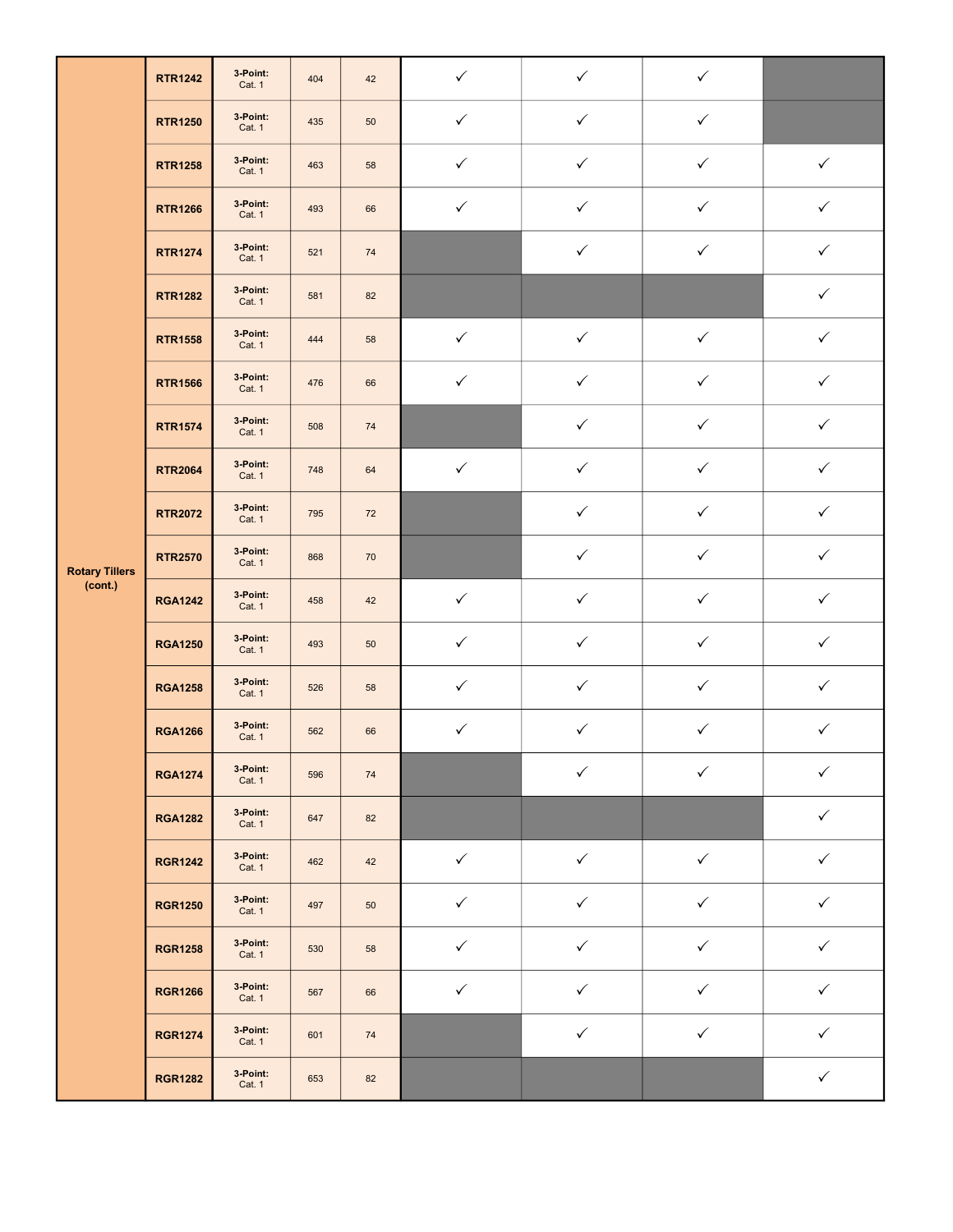| <b>Scarifiers</b>                    | <b>SF2566</b>           | 3 Point:<br>Cat. 1             | 208 | 60 |              | $\checkmark$ | $\checkmark$ | ✓            |
|--------------------------------------|-------------------------|--------------------------------|-----|----|--------------|--------------|--------------|--------------|
|                                      | <b>SF2577</b>           | 3 Point:<br>Cat. 1             | 235 | 72 |              | $\checkmark$ | $\checkmark$ | $\checkmark$ |
| <b>Seed Bed</b>                      | <b>SBR72</b><br>(3PT)   | 3 Point:<br>Cat. 1             | 442 | 69 | $\checkmark$ | $\checkmark$ | $\checkmark$ | $\checkmark$ |
| <b>Rollers</b>                       | <b>SBR72</b><br>$(P-T)$ | Pull-Type                      | 478 | 69 | $\checkmark$ | $\checkmark$ | $\checkmark$ | $\checkmark$ |
|                                      | <b>SPL1060</b>          | Loader:<br><b>Universal QA</b> | 346 | 60 | $\checkmark$ | $\checkmark$ | $\checkmark$ | $\checkmark$ |
|                                      | <b>SPL1072</b>          | Loader:<br><b>Universal QA</b> | 377 | 72 | $\checkmark$ | ✓            | ✓            | ✓            |
| <b>Snow Pushers</b>                  | <b>SPL1086</b>          | Loader:<br><b>Universal QA</b> | 410 | 84 | $\checkmark$ | $\checkmark$ | $\checkmark$ | $\checkmark$ |
|                                      | <b>SSP1572</b>          | Loader:<br><b>Universal QA</b> | 685 | 72 |              |              |              | $\checkmark$ |
|                                      | <b>SSP1584</b>          | Loader:<br><b>Universal QA</b> | 638 | 84 |              |              |              | ✓            |
|                                      | <b>SSP1596</b>          | Loader:<br><b>Universal QA</b> | 688 | 96 |              |              |              | $\checkmark$ |
| <b>Snow Trip</b>                     | <b>STB1060</b>          | Loader:<br><b>Universal QA</b> | 379 | 60 | $\checkmark$ | $\checkmark$ | $\checkmark$ |              |
|                                      | <b>STB1072</b>          | Loader:<br><b>Universal QA</b> | 403 | 72 | $\checkmark$ | $\checkmark$ | $\checkmark$ |              |
|                                      | <b>STB1572</b>          | Loader:<br><b>Universal QA</b> | 629 | 72 |              |              |              | $\checkmark$ |
| <b>Blades</b>                        | <b>STB1584</b>          | Loader:<br><b>Universal QA</b> | 664 | 84 |              |              |              | $\checkmark$ |
|                                      | <b>STB1596</b>          | Loader:<br><b>Universal QA</b> | 698 | 96 |              |              |              | ✓            |
|                                      | <b>TB2596</b>           | Loader:<br><b>Universal QA</b> | 634 | 96 |              |              |              | $\checkmark$ |
| <b>Snowblowers</b>                   | <b>SB1051</b>           | 3 Point:<br>Cat. 1             | 400 | 51 | $\checkmark$ |              |              |              |
|                                      | <b>SB1064</b>           | 3 Point:<br>Cat. 1             | 494 | 64 | $\checkmark$ | $\checkmark$ | $\checkmark$ | $\checkmark$ |
|                                      | SP2060**                | 3 Point:<br>Cat. 1             | 491 | 60 |              | $\checkmark$ | $\checkmark$ | $\checkmark$ |
| <b>Soil Pulverizers</b>              | SP2072**                | 3 Point:<br>Cat. 1             | 561 | 72 |              | $\checkmark$ | $\checkmark$ | $\checkmark$ |
|                                      | SP3072**                | 3 Point:<br>Cat. 1             | 671 | 72 |              |              |              | $\checkmark$ |
|                                      | SP3084**                | 3 Point:<br>Cat. 1             | 721 | 84 |              |              |              | $\checkmark$ |
| <b>Spike Tooth</b><br><b>Harrows</b> | <b>STH1590</b>          | 3 Point:<br>Cat. 1             | 237 | 90 | $\checkmark$ | $\checkmark$ | $\checkmark$ | $\checkmark$ |